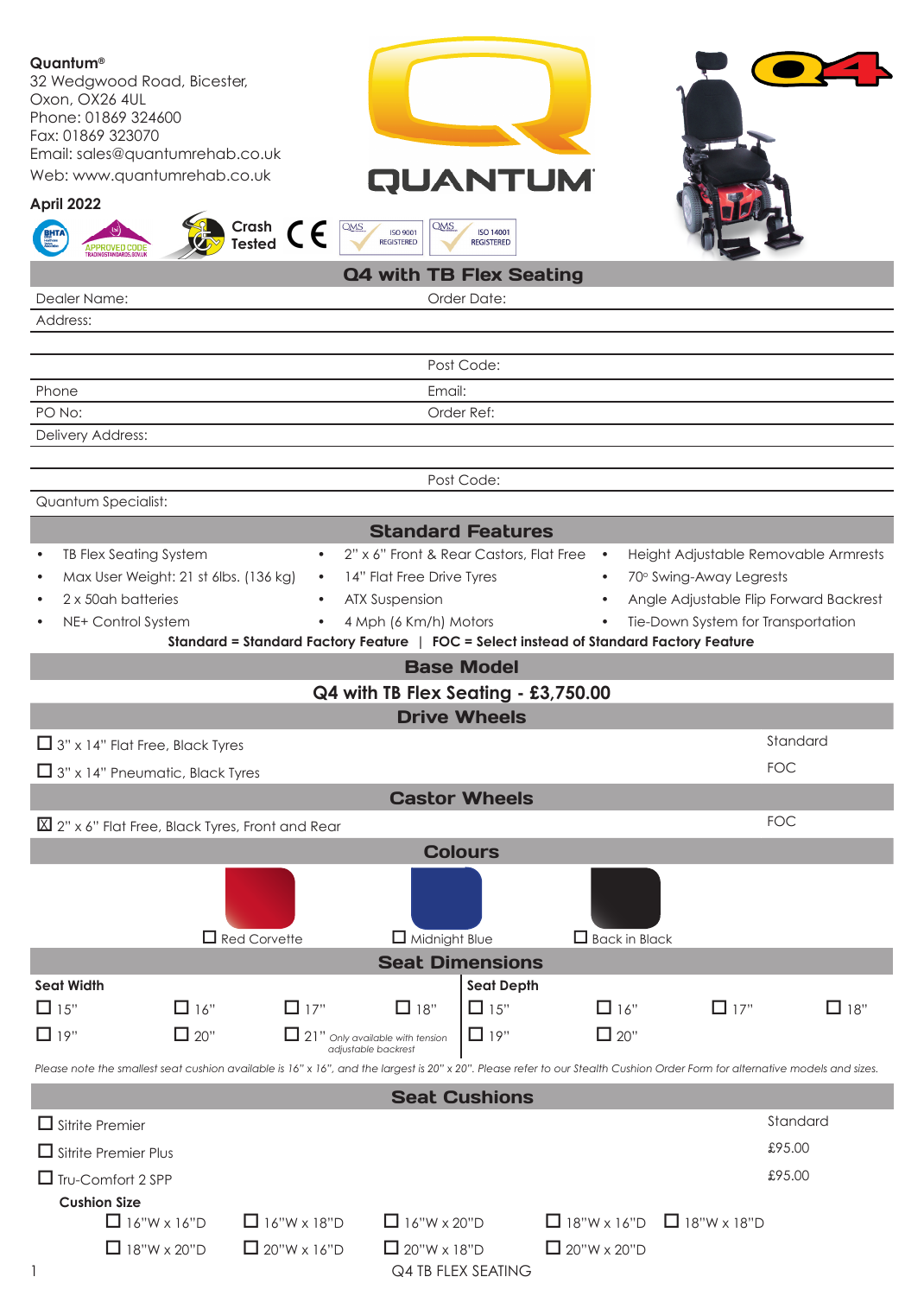|                                                                                                                                                                                                                   |                                | <b>Seat Positioning Adjustments</b>                        |                        |                                                     |                                                                  |                                                     |            |  |
|-------------------------------------------------------------------------------------------------------------------------------------------------------------------------------------------------------------------|--------------------------------|------------------------------------------------------------|------------------------|-----------------------------------------------------|------------------------------------------------------------------|-----------------------------------------------------|------------|--|
| $\Box$ Manual Tilt 0° to 30° Tool adjustable with a telescopic tube                                                                                                                                               |                                |                                                            |                        |                                                     |                                                                  | Standard                                            |            |  |
| □ TB-Flex® Power Tilt 0° to 30° Full Drive Lock at 20" when combined with Power Recline. Uses 1 power option                                                                                                      |                                |                                                            |                        |                                                     |                                                                  |                                                     | £300.00    |  |
| Seat to Floor Height                                                                                                                                                                                              |                                |                                                            |                        |                                                     |                                                                  |                                                     |            |  |
| $\Box$ 16"                                                                                                                                                                                                        |                                | 17"Changes Tilt range to -5° to 25°                        |                        |                                                     | $\Box$ 18" Changes Tilt range to -10 $^{\circ}$ to 20 $^{\circ}$ |                                                     |            |  |
|                                                                                                                                                                                                                   |                                | <b>Backrest Upholstery</b>                                 |                        |                                                     |                                                                  |                                                     |            |  |
|                                                                                                                                                                                                                   | <b>Tension Adjustable Back</b> |                                                            | <b>Sitrite Premier</b> | □                                                   | <b>Sitrite Premier Plus</b>                                      |                                                     | $\Box$ ADI |  |
| <b>FOC</b>                                                                                                                                                                                                        |                                |                                                            | Standard               |                                                     | £170.00                                                          |                                                     | £          |  |
|                                                                                                                                                                                                                   |                                |                                                            |                        |                                                     |                                                                  |                                                     | Part No:   |  |
|                                                                                                                                                                                                                   |                                |                                                            |                        |                                                     |                                                                  |                                                     |            |  |
| Range of Adjustment: Sitrite Premier and Premier Plus = 24.5" High to 28" High. (Factory Set at 24.5") Tension Adjustable = 19" to 23"<br><b>Backrest Positioning Adjustments</b>                                 |                                |                                                            |                        |                                                     |                                                                  |                                                     |            |  |
| $\Box$ Manual Settable / Flip Forward Range of adjustments 95° to 125°                                                                                                                                            |                                |                                                            |                        |                                                     |                                                                  | Standard                                            |            |  |
| □ Attendant Controlled Manual Recline Range of adjustments 95° to 125°. Not suitable for occupied transportation.                                                                                                 |                                |                                                            |                        |                                                     |                                                                  | £150.00                                             |            |  |
| □ Powered Recline Range of adjustments 95° to 125°. Uses 1 power option.                                                                                                                                          |                                |                                                            |                        |                                                     |                                                                  | £200.00                                             |            |  |
|                                                                                                                                                                                                                   |                                |                                                            | <b>Armrests</b>        |                                                     |                                                                  |                                                     |            |  |
| $\Box$ TB Flex Removable Armrest with Quick Release Range of adjustments 9" to 14"                                                                                                                                |                                |                                                            |                        |                                                     |                                                                  | Standard                                            |            |  |
| □ TB Flex Removable Armrest with Armrest Lever Range of adjustments 9" to 14"                                                                                                                                     |                                |                                                            |                        |                                                     |                                                                  | £85.00                                              |            |  |
| □ 2-Post Flip Up Removable Armrest Range of adjustments 9" to 13"                                                                                                                                                 |                                |                                                            |                        |                                                     |                                                                  | £280.00                                             |            |  |
| <b>Armpads</b>                                                                                                                                                                                                    |                                |                                                            |                        |                                                     |                                                                  |                                                     |            |  |
| $\Box$ 10" Standard                                                                                                                                                                                               |                                | $\Box$ 14" Standard                                        |                        | 10" Waterfall<br>Only available with 2-post flip up |                                                                  | 14" Waterfall<br>Only available with 2-post flip up |            |  |
| <b>Non-Expandable Controls</b>                                                                                                                                                                                    |                                |                                                            |                        |                                                     |                                                                  |                                                     |            |  |
| $\Box$ NE + Controls 2 power option ready                                                                                                                                                                         |                                |                                                            |                        |                                                     |                                                                  | Standard                                            |            |  |
| $\Box$ VR2 Controls 2 power option ready                                                                                                                                                                          |                                |                                                            |                        |                                                     |                                                                  | <b>FOC</b>                                          |            |  |
|                                                                                                                                                                                                                   |                                | <b>Joystick Mounting Options</b>                           |                        |                                                     |                                                                  |                                                     |            |  |
| $\Box$ Fixed                                                                                                                                                                                                      | Standard                       | Retract 4 Swing-away Joystick Arm Kit (Full 180° Movement) |                        |                                                     |                                                                  | £150.00                                             |            |  |
| $\Box$ Swing-Away                                                                                                                                                                                                 | £75.00                         | $\Box$ Dual Control                                        |                        |                                                     |                                                                  | £380.00                                             |            |  |
| $\Box$ Attendant Control Only                                                                                                                                                                                     | £100.00                        |                                                            |                        |                                                     |                                                                  |                                                     |            |  |
| <b>Mounting Position</b>                                                                                                                                                                                          |                                |                                                            |                        |                                                     |                                                                  |                                                     |            |  |
| or<br>$\Box$ Left                                                                                                                                                                                                 | $\Box$ Right                   |                                                            |                        |                                                     |                                                                  |                                                     |            |  |
|                                                                                                                                                                                                                   |                                |                                                            | <b>Legrests</b>        |                                                     |                                                                  |                                                     |            |  |
| □ 70° Swing-away Legrests Range of adjustments 12" to 15" from seat pan to heel                                                                                                                                   |                                |                                                            |                        |                                                     |                                                                  | Standard                                            |            |  |
| □ Base Mounted Foot Platform Mounted to Chassis, will not move with Power Tilt                                                                                                                                    |                                |                                                            |                        |                                                     |                                                                  | £75.00                                              |            |  |
| Synergy Centre Mount Foot Platform Mounted to Seat. Range of adjustments 10" to 16" from seat pan to heel                                                                                                         |                                |                                                            |                        |                                                     | £315.00                                                          |                                                     |            |  |
| $\Box$ 11"-13"<br>$\Box$ 13.5"-16.5" from seat pan to heel<br>□ Quantum 60° to 90° Adjustable Swing-away Legrests                                                                                                 |                                |                                                            |                        |                                                     | £337.00                                                          |                                                     |            |  |
| Manual Elevating Swing-Away Legrests Range of adjustments 15" to 20" from seat pan to heel<br>□ Powered Elevating Swing-Away Legrests Range of adjustments 15" to 20" from seat pan to heel. Uses 2 power options |                                |                                                            |                        |                                                     | £250.00                                                          |                                                     |            |  |
|                                                                                                                                                                                                                   |                                |                                                            |                        |                                                     |                                                                  | £650.00                                             |            |  |
| <b>Headrests</b>                                                                                                                                                                                                  |                                |                                                            |                        |                                                     |                                                                  |                                                     |            |  |
| Stealth 10" Comfort Plus CP250                                                                                                                                                                                    |                                |                                                            |                        |                                                     |                                                                  | £140.00                                             |            |  |
| Stealth 14" Comfort Plus CP150                                                                                                                                                                                    |                                |                                                            |                        |                                                     |                                                                  | £140.00                                             |            |  |
| Stealth 14" Adjustable Comfort Plus ACP150                                                                                                                                                                        |                                |                                                            |                        |                                                     |                                                                  | £250.00                                             |            |  |
| Stealth Small Contoured STL-OTSM250                                                                                                                                                                               |                                |                                                            |                        |                                                     |                                                                  | £200.00                                             |            |  |
| Stealth Large Contoured STL-OTLG150                                                                                                                                                                               |                                |                                                            |                        |                                                     |                                                                  | £200.00                                             |            |  |
| Please visit www.stealthproducts.com for more headrest options                                                                                                                                                    |                                |                                                            |                        |                                                     |                                                                  |                                                     |            |  |

## 2 Q4 TB FLEX SEATING